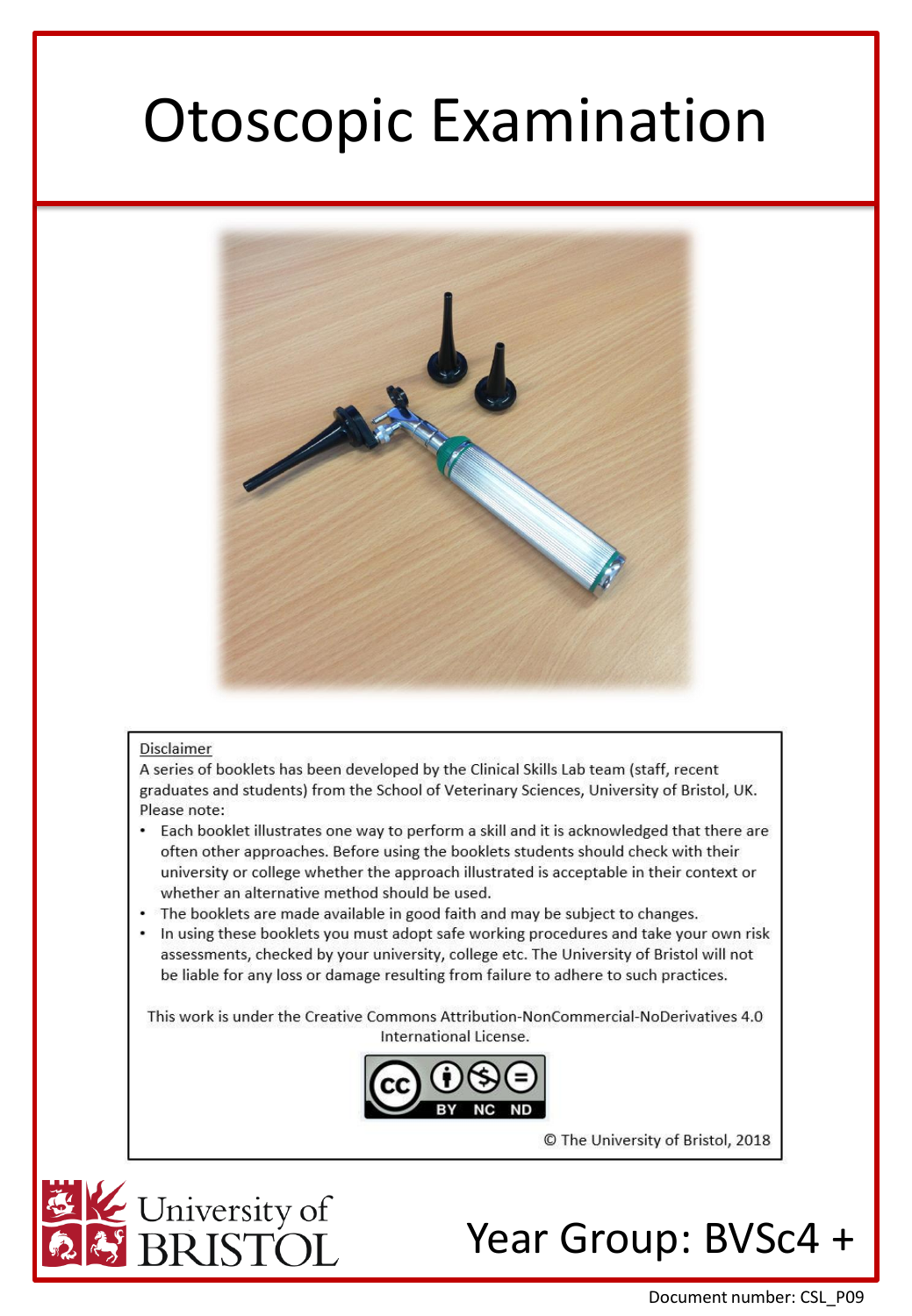

Equipment for this station:

- Otoscope dog ear model
- **Otoscope**
- Otoscope speculum

Considerations for this station:

Please ensure the otoscope is turned off after use (otherwise the battery will become flat and the otoscope will be unusable next time)

Anyone working in the Clinical Skills Lab must read the 'CSL\_I01 Induction' and agree to abide by the 'CSL\_I00 House Rules' & 'CSL\_I02 Lab Area Rules'

Please inform a member of staff if equipment is damaged or about to run out.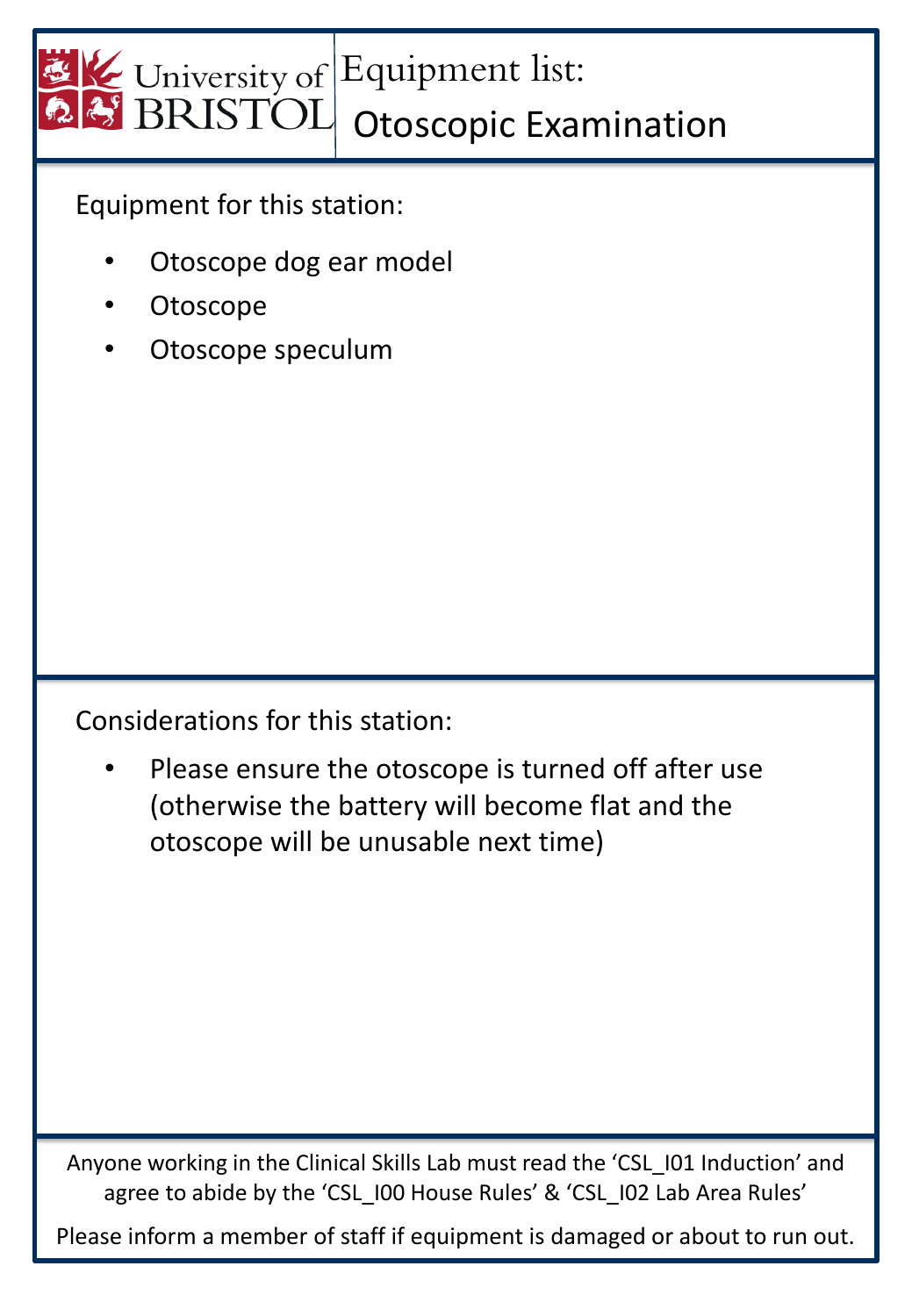

# Clinical Skills:  $\mathbb{K}$  University of Climical Skills:<br>BRISTOL Assembling the Otoscope





2

There are a variety of different makes of otoscope available in practice. These instruments may vary in power supply, size and how they are assembled.

To avoid dropping and damaging an expensive piece of equipment, it is important to know how to secure the head-piece to the handle before beginning an examination.

In the clinical skills lab the equipment in use is a 'Gowllands Otoscope Set'.



Start by attaching the headpiece to the handle of the otoscope.

The head-piece contains a light source and a magnifying lens.



With the Gowllands otoscope, align the notch on the handle with the notch on the otoscope head-piece.



Push the two components together.



Then gently push downwards on the otoscope head-piece and then twist it clockwise. This will lock the head-piece onto the handle.

To remove the head-piece: twist it anticlockwise and it is then automatically 'ejected'.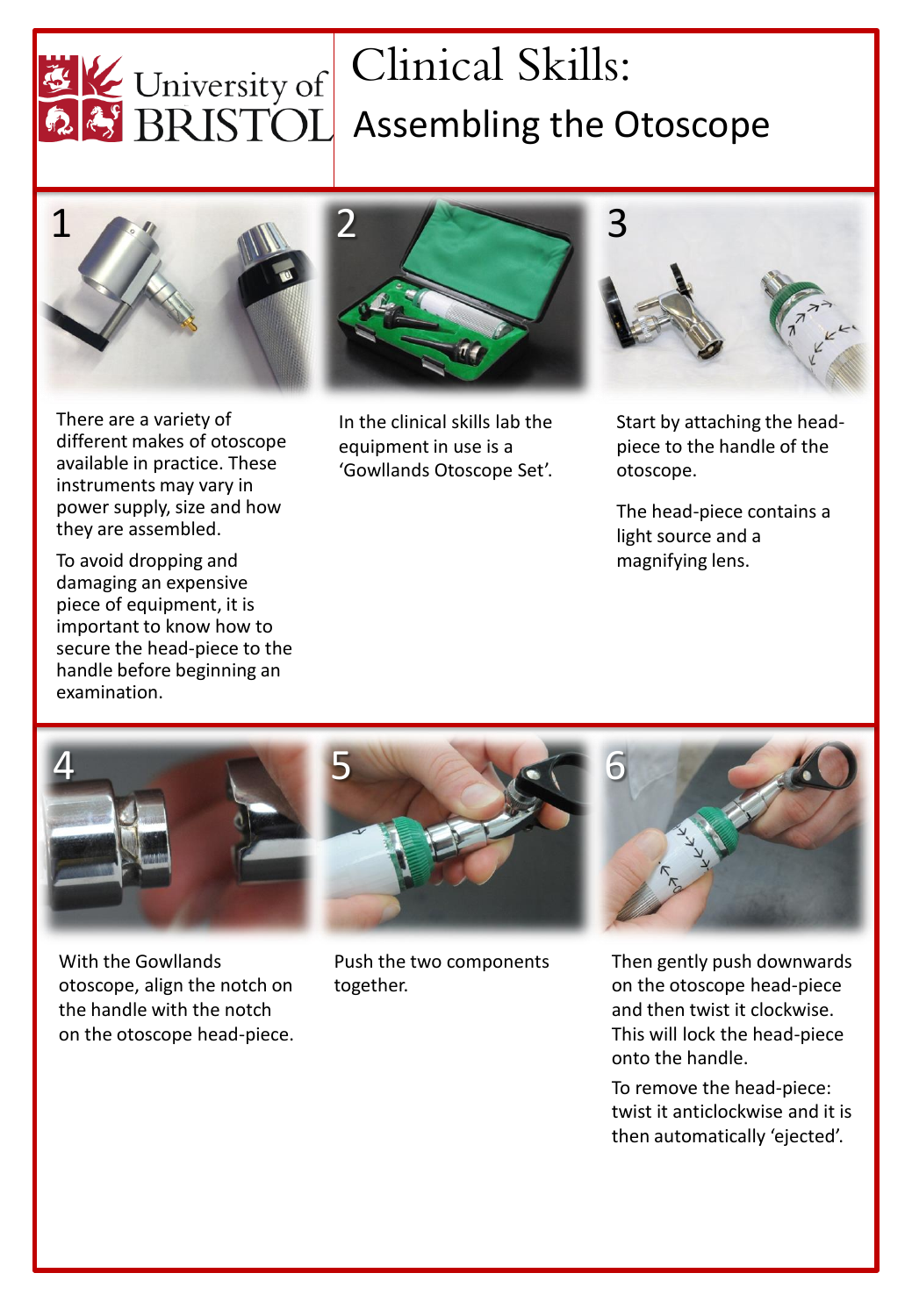

## Clinical Skills: Assembling the Otoscope and Otoscopic Examination



Pick a speculum (cone) which is a suitable size for the patient. Ensure it is clean and dry.



The speculum is fitted onto the head-piece by slotting the groove on the speculum onto the raised dot on the headpiece and twisting to lock it into place.

Alternatively, on some otoscopes, the speculum is just pushed onto the headpiece.

Check the otoscope light works by turning the otoscope on.

To do this, turn the green dial at the top of the handle anticlockwise.



Before beginning the examination, it is important to remember that many ear conditions and infections can be painful so the ear pinna should be handled with care. Also, even the friendliest of dogs may respond aggressively to pain so the use of a muzzle should be considered.



Lift up the ear pinna with your non-dominant hand and examine the outer surface of the ear for evidence of inflammation. Smelling the ear may also be useful!



The ear canal is split into vertical (1) and horizontal (2) parts.

TIP: Start with the least irritated ear, or the ear the owner is less worried about.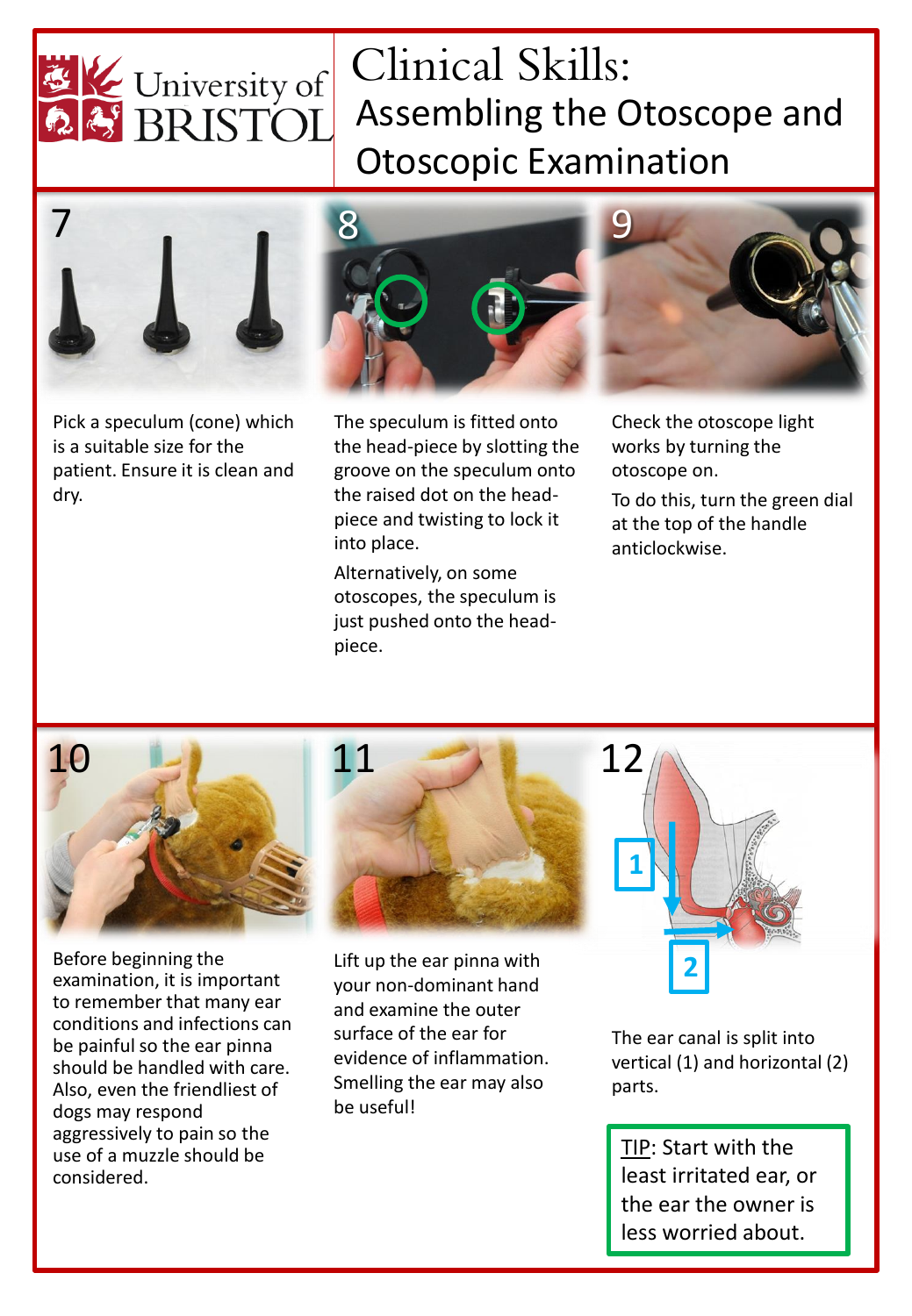

# Clinical Skills: University of Climical Skills:<br>25 BRISTOL Otoscopic Examination



With the otoscope in your dominant hand, gently introduce the tip of the speculum into the opening of the ear canal.

TIP: Looking down the otoscope reduces the chance of pushing the tip of the cone into the wall of the ear canal which may cause pain.



Slowly guide the speculum down the **vertical** ear canal. Look down the otoscope whilst advancing the speculum. Continue to follow the

vertical canal by looking through the otoscope and advancing down the canal.



To visualise the **horizontal** canal 'turn the corner'. The speculum will end up at 90° to the patient's skull.

Blue arrows show angle of speculum

TIP: To see along the horizontal canal the speculum must be at the same angle i.e. horizontal

When passing the speculum down the ear, notice the amount of wax and debris, which may appear purulent, in the canal.

N.B. Wax may fill the tip of the speculum and need cleaning to improve visualisation.

Also look for foreign bodies (e.g. grass seeds) and ear mites (Otodectes cynotis) which are just visible to the naked eye and associated with dark, almost black, wax.

Finally, assess the level of stenosis, erythema and ulceration of the ear canal.



At the end of the horizontal canal is the tympanic membrane. It can be visualised as a piece of flat, greyish and partially transparent tissue.

Slowly withdraw the speculum and wipe any debris with cotton wool or tissue to clean inside and out.

Repeat the examination on the other ear, ideally having disinfected the speculum or use a new clean speculum.

TIP: If the ear is very painful and/or stenosed, assessing the ear canal and visualising the tympanic membrane can be difficult. Consider performing the examination under sedation.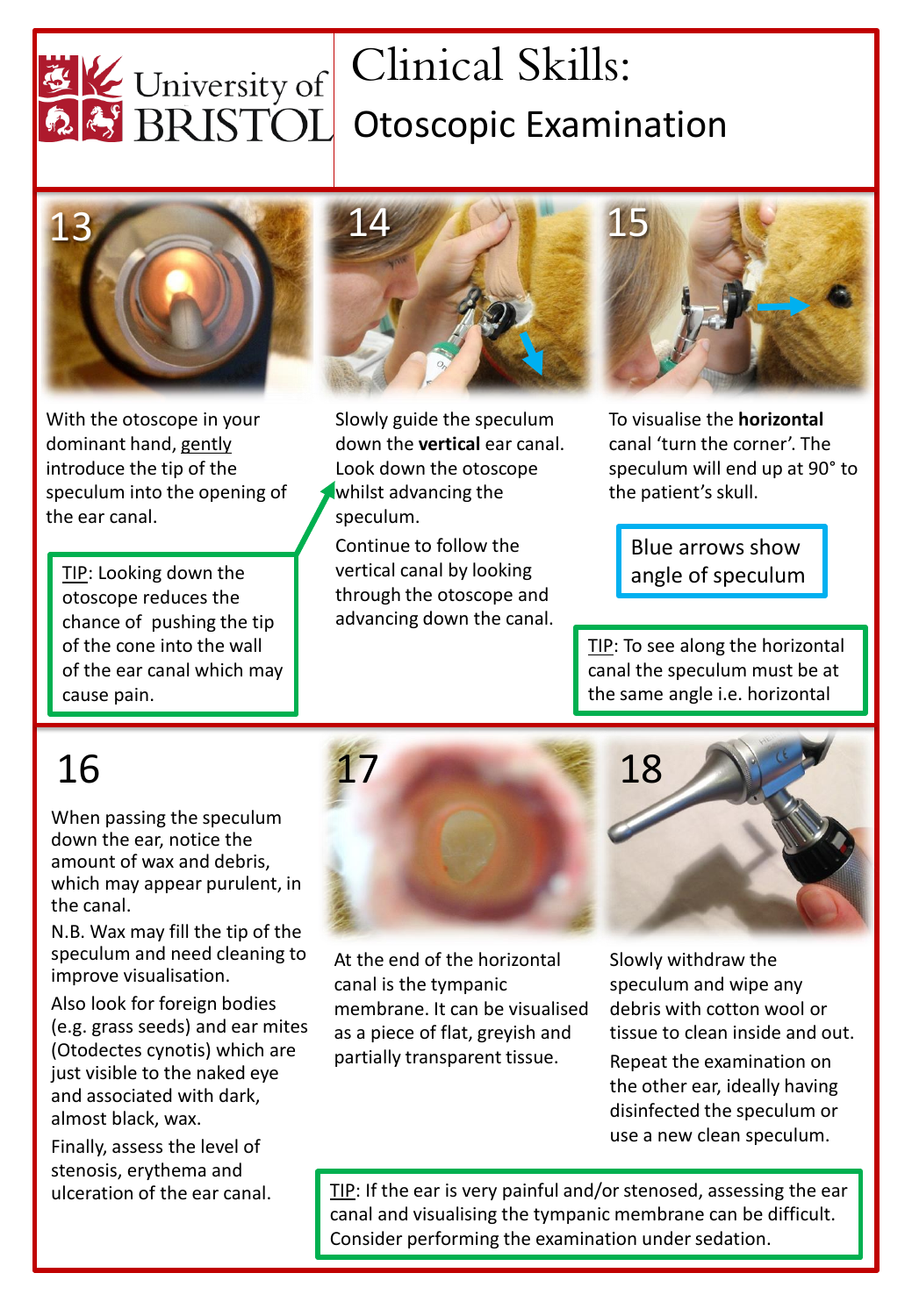

- 1. Ensure the otoscope is turned off
- 2. Dismantle the otoscope take the head-piece off the handle and the speculum off the headpiece
- 3. Place in box
- 4. In practice clean the speculum (cone) after use

*Station ready for the next person:*



Please inform a member of staff if equipment is damaged or about to run out.